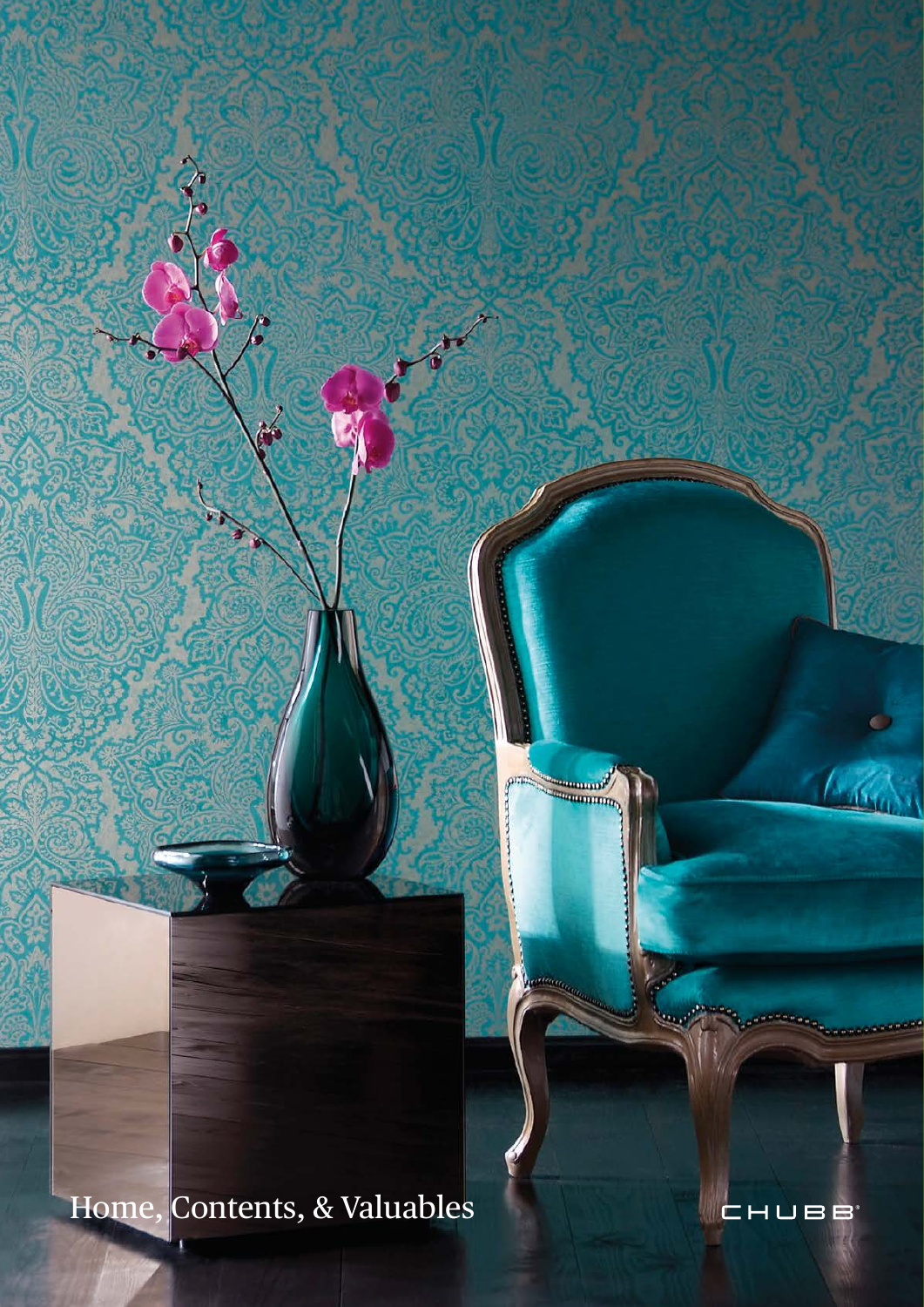# Protecting all that makes your house, your home

Whether you've recently bought your house, or it's been in your family for generations, we understand the care and attention that goes into making it your home. We have over a century of experience providing exemplary insurance services for individuals, families, and their valuables items. And as the expert insurer of your most valued possessions, we make sure you always feel at home, even if the unimaginable happens.

#### **We value your time**

We respond to claims in 24 hours and issue payment within 48 hours of approval, ensuring you have what you need, when you need it.

### **We value your experience**

We proactively work with you to help protect all that's important, so there are no quibbles when it comes to what we cover, or what we pay out.

### **We value your peace of mind**

We provide comprehensive bespoke coverage, as well as advice on ways to further secure your home and the contents within it, so you know your possessions are always properly protected.

At Chubb, you're more than a claim. You're our client.

Chubb has been voted number one for quality of cover and claims service since 2014 in the Insurance Times UK Broker Survey.

#### **Case study: The Chubb Difference.**

Not all games rooms have a 1972 antique oak eight ball deluxe coin-operated vintage pinball machine. When one of our clients came to us with severe water damage to their games room's polished parquet floor, we knew it wasn't just about replacing wooden floorboards. We needed to protect their collection of vintage jukeboxes and pinball machines that were standing on them. We set off to work with a specialist team to pack, wrap and remove these unique items – ensuring not a single scratch was suffered while the floor was replaced.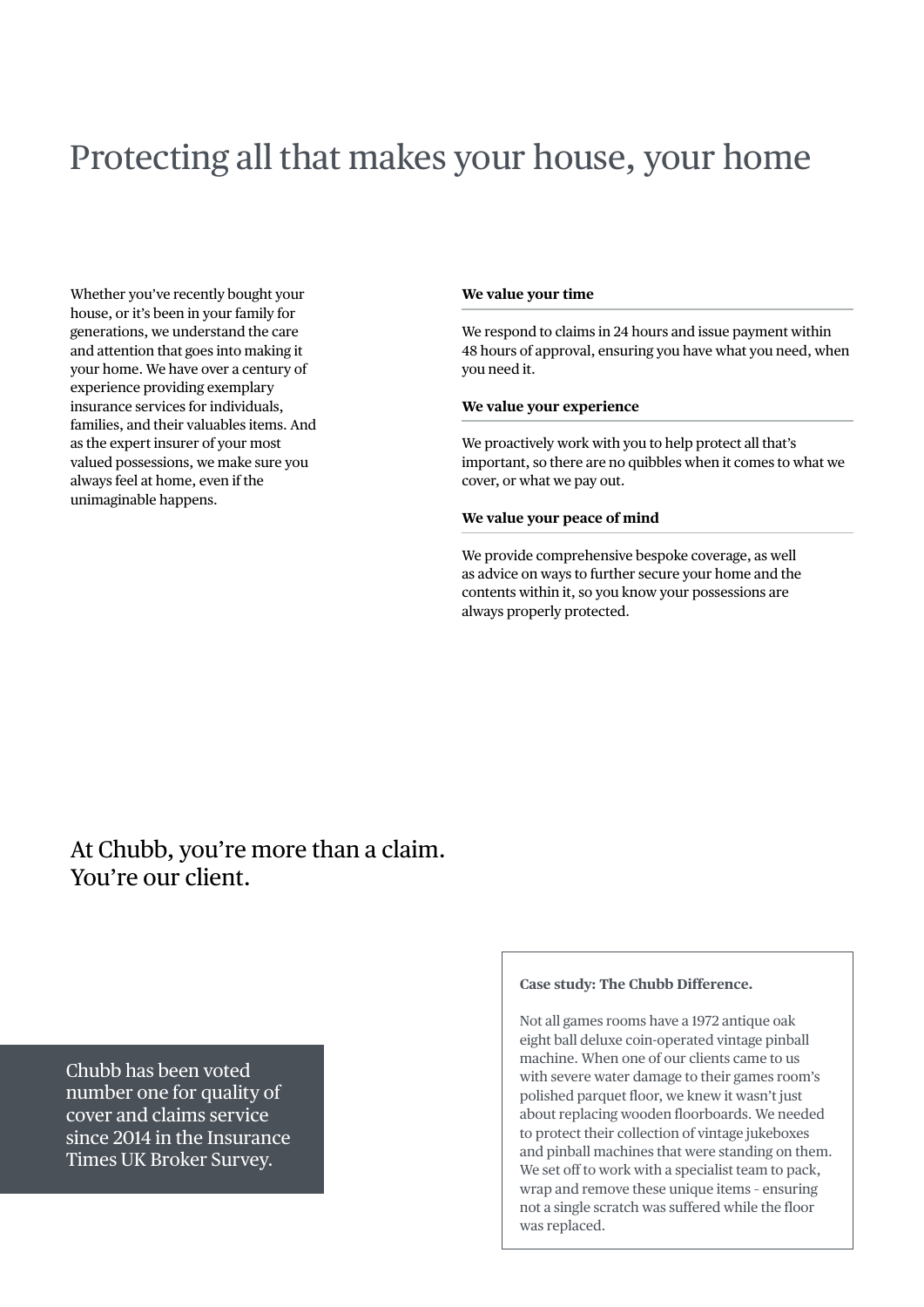## Protection for your home

#### **From Georgian townhouses to Spanish villas, we've got you covered.**

#### **Complementary home appraisals**

We don't leave you to guess the value of your home. In most instances, we send an expert Chubb risk consultant to document the intricacies of your property and precious possessions, so you know you have the coverage you need. They'll also carry out a comprehensive risk assessment to give you advice on how to reduce the risk of damage or loss.

### **A home away from home**

From hotels to short-term residences, if you need a place to stay while your home is being repaired or rebuilt, we'll help you find the right place based on where you'll be most comfortable.

#### **All your residences on one policy**

Whether you own a weekend house in the country, a holiday home in France, or have an extensive worldwide property portfolio, we may be able to cover all your properties under one insurance policy.

#### **Unlimited Repair Cover**

We restore to the standard you expect, and never below. For most homes, we guarantee that we will repair or rebuild your home exactly as it was, even if the costs exceed what you're insured for.

#### **Take cash instead**

We won't force a course of action on you. In the event of covered total loss, if you decide not to rebuild, you can take an equivalent cash settlement of the value of your house.

#### **Protection for your contents**

It's difficult to know exactly how much your contents are worth. For most homes, if the sum you're insured for isn't quite enough, we will automatically increase it by up to 25%, following approval.



#### **Case study:**

#### **Exemplary, complementary home appraisals**

When a client wished to insure two London properties, his main six-bedroom home and a mews house he rents out, we sent one of our expert risk consultants to assess both homes. Our risk consultant found the client was previously underinsured. So, she increased the value of the mews to reflect its cost to rebuild and increased the contents coverage on the main home to reflect the true value of the client's clothing and wine collection. Our risk consultant also made recommendations on security and protection, including relocating some paintings to prevent sun damage. With Chubb's home appraisal, the client could feel safe knowing he would be fully covered should a claim be necessary.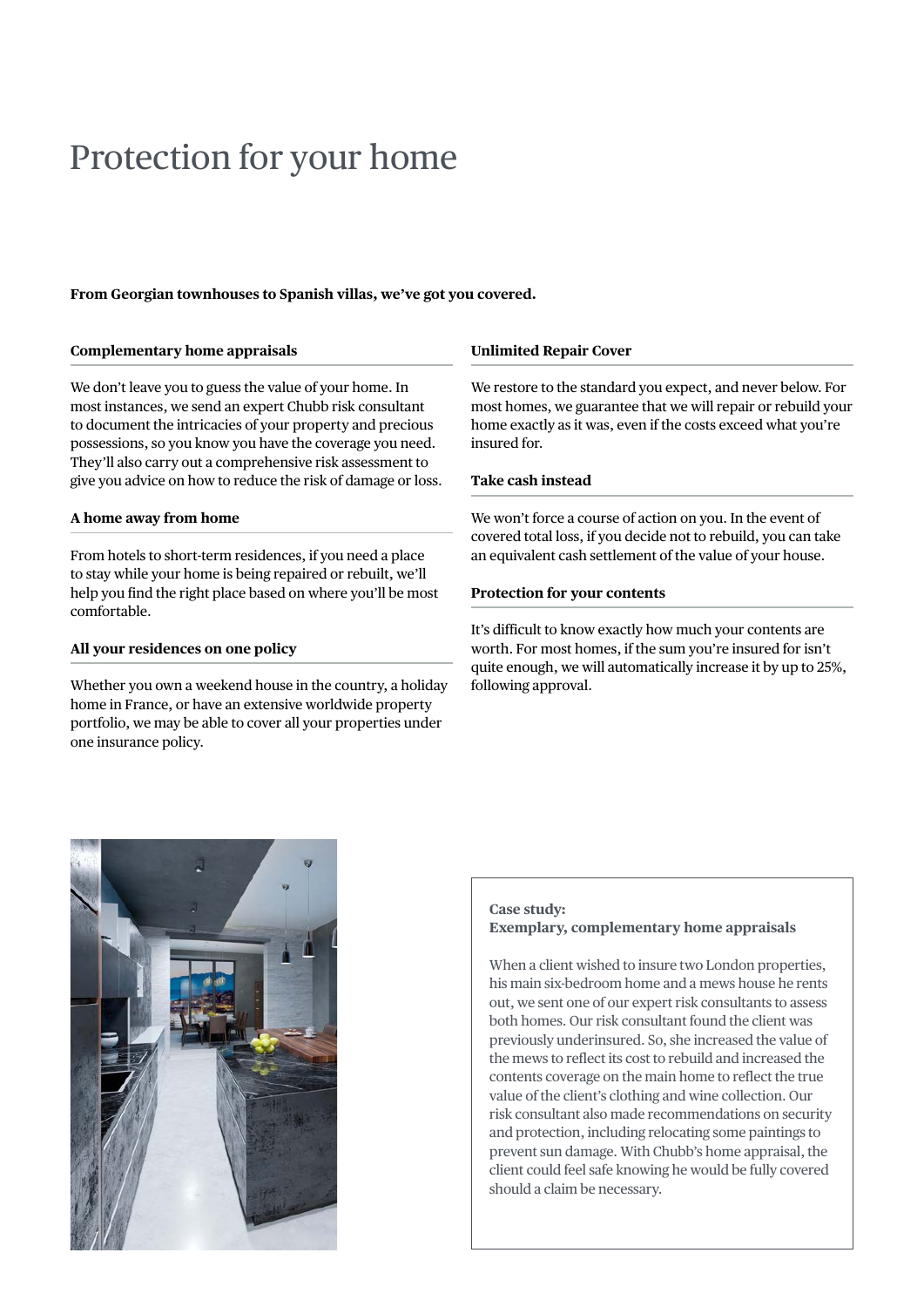# Protection for you and your family

### **At home or abroad, we look after you and your family**

#### **Comprehensive Protection**

Sometimes, upsetting events happen. From aggravated burglary or road rage, we understand the impact to you is often far greater than simply monetary. That's why we support you and your family in any way we can, covering expenses from counselling to upgrades in security. We don't just protect your assets, we look for more ways to protect you and your family.

#### **Public Liability**

From your children breaking a neighbour's window, to a house guest slipping on a wet floor, Chubb has you covered for any liability, anywhere in the world, with coverage starting at £2m and the option to increase to £5m or £10m.

#### **Worldwide Travel Insurance**

Whether on a beach in the Bahamas or skiing in Chamonix, your coverage travels with you. Starting with cancellation cover up to £10,000 per family member, we cover emergency repatriation and medical expenses up to £10m per insured person, within covered regions.

#### **Legal Expenses**

Whether you were the victim of an accident or were adjudged to be at fault, legal expenses can quickly add up. With Chubb, you're covered for up to £500,000 of legal expenses claims, administered through ARAG legal.

#### **Case study: Personal Restoration and Recovery**

When one of our clients was attacked whilst alone in their home, they were left shaken and with serious injury. After a lengthy recovery period, we understood the client may no longer have felt comfortable in their home. To help make their home feel safe and comfortable again, we paid the full sum insured for security enhancements, installing CCTV, new gates, and a new intruder alarm. But knowing emotional trauma runs deeper, we also sent the client away on holiday for some much-needed recovery time away, paid for in full under our rest and recuperation coverage.

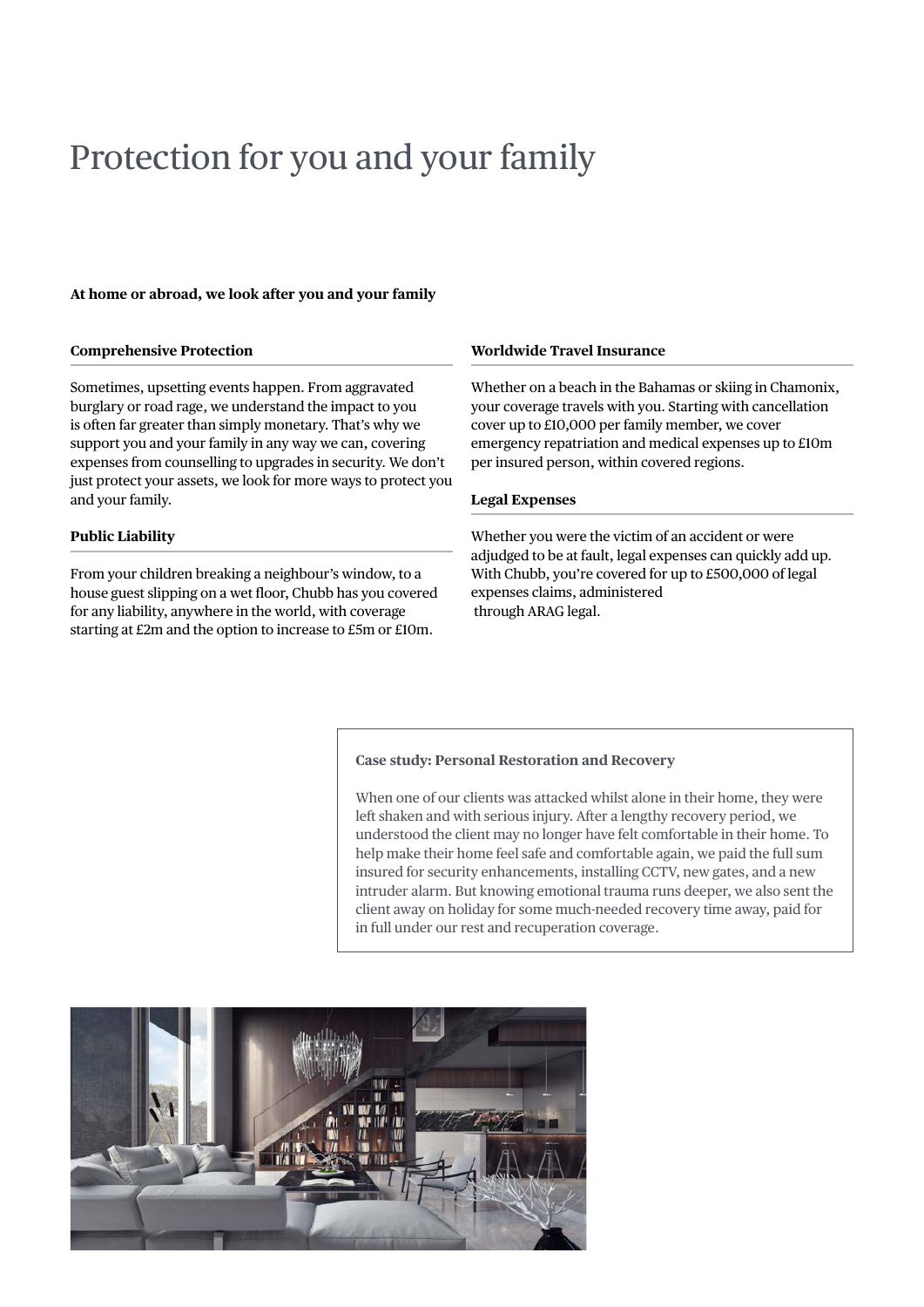### Checklist Experience the Chubb difference.

At Chubb, we're always looking for ways to do more for our clients. The chart below shows the level of protection you can expect when you're a Chubb client.

Your broker can work with you to see where you're protected today, and where Chubb can raise your expectations.

- $\checkmark$ Complementary home assessment service
- $\checkmark$ Unlimited repair coverage
- Additional living expenses covered
- Cash-instead option

**ANANY** 

- $\checkmark$  Replacement value for contents
- $\checkmark$ Water or oil leak coverage, including cost of loss and damage
- $\checkmark$  Comprehensive family protection
- Worldwide travel insurance  $\checkmark$
- Public liability and legal expense coverage
- $\triangleleft$  Comprehensive worldwide coverage of valuables to their Agreed Value
- Recovered items offered back at no higher an amount than what was paid out  $\checkmark$
- Dedicated in-house team of Fine Art, Jewellery & Collection Specialists,  $\checkmark$ with referrals to a global network of vetted collection experts

**CONTRACTOR** 

- Collection Risk Assessment and Valuation Review  $\boldsymbol{\mathcal{L}}$
- Liberal valuation requirement with immediate coverage for newly acquired items